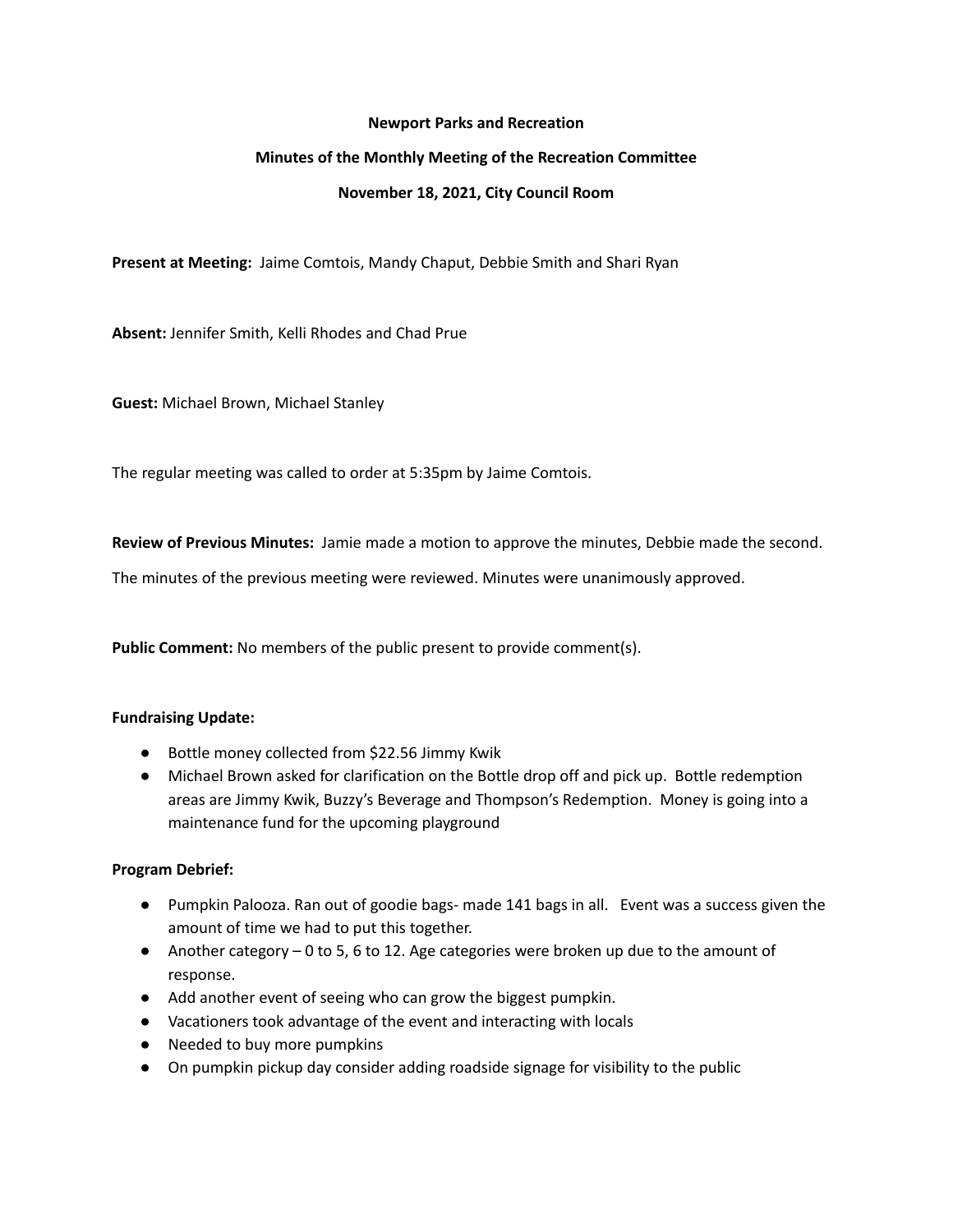# **Program & Event Planning Discussion:**

- NEK hoops Mike Stanley Guest Speakers
	- Basketball Youth Recreational Program for Grades 1 to 6. Kids join from 13 different schools and they pay a fee to play. Grades 5 & 6 usually play and practice. Grades  $1 - 4$ usually play and practice. Schools that generally don't charge for practice and games, costs are generally tied to uniforms, insurance, referees, basketballs (given to kids), medals, sweatshirts, and shirts (\$2500) Insurance generally costs around \$1250.
	- North Troy / Newport Town/ Coventry/ Derby Line Elementary/Lowell/Newport City/Derby Junior High School.
	- 254 Kids enrolled pre-covid. 42 Teams. Coaches and Refs are very hard to find. Committee decided to table this discussion until everyone could vote and have an opportunity to have an open discussion with all committee members.

#### **Fundraising:**

#### No updates

# **Public Recreation:**

● Open Gym type clinics for basketball skills. Not difficult to set up and we would need volunteers. Debbie made a suggestion that we wait for another meeting. Shari suggested making a proposal of what these clinics could look like.

# **Updates from Parks & Recreation Office:**

- New Director was present. Jaime met with Mike to go over re: activities, child dances, events. The Chamber of Commerce would like to partner with the Rec Department on the House Lighting Contest, because of the Tree Lighting and Festivities. Public Works will decorate the park.
- Holiday Celebration:
	- Recreation Director asked for assistance with the Hot Chocolate Station and stuffing goodie bags (200). Challenges presented in doing hot chocolate station asked to pre-mix hot chocolate beforehand, and anything that can be done before to have a smoother service.
	- Deb, Shari, Jamie plan to meet the Friday after Thanksgiving to stuff bags.
- Pomerleau Party: December 18, 2021.
	- Gathering names of families and starting to buy gifts. Volunteers are needed for Santa's workshop…wrapping and sorting. Needs people to help deliver, more families than last year.
	- Deb volunteered to wrap. All delivery, no party this year due to Covid. Michael would like to start getting things pulled together. Eastside is preparing a meal and Michael was explaining what all the families get. Shooting for the 9<sup>th</sup> for our meeting.
- Thankful for the gift bag.